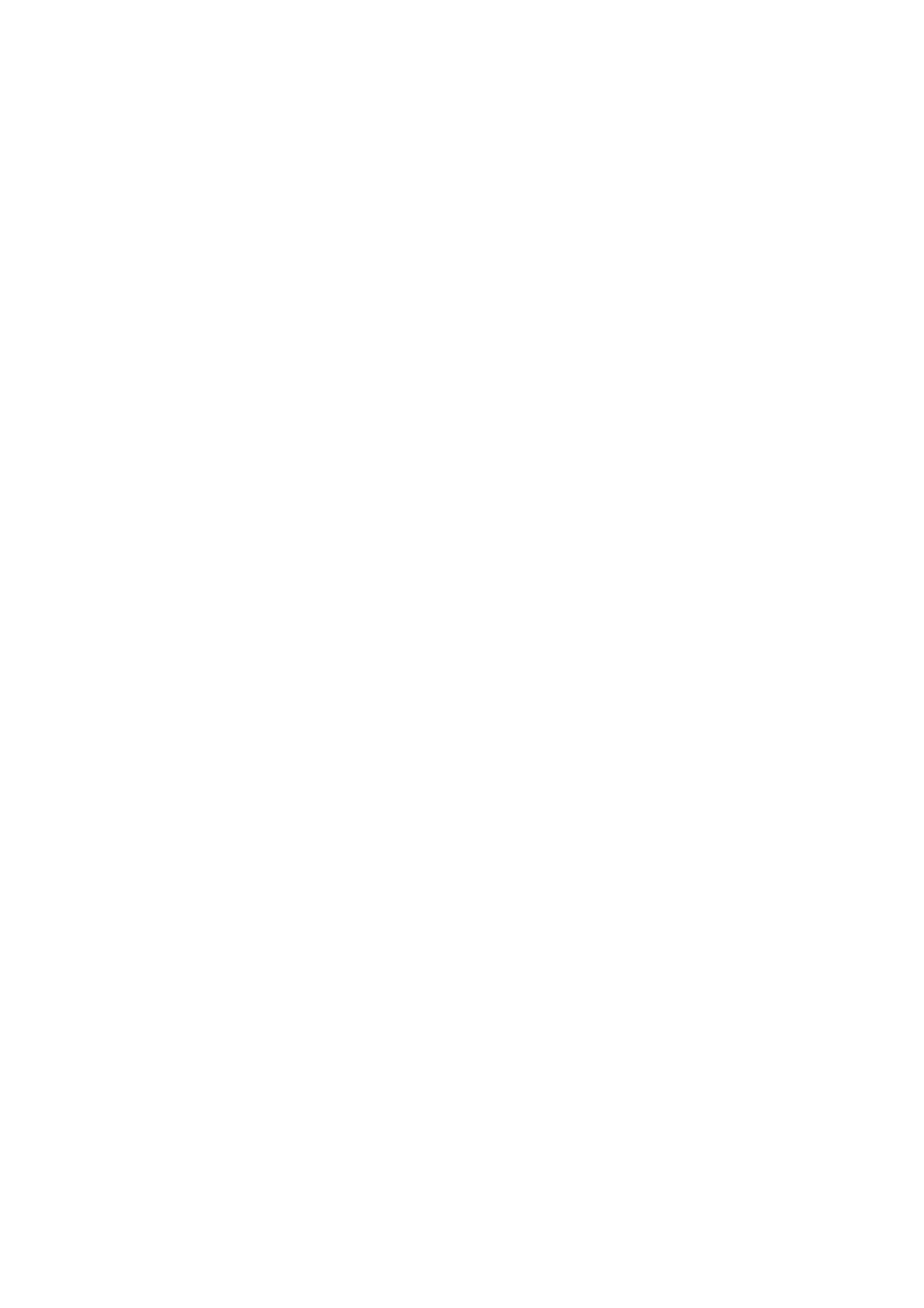The following tables give details of the allowable spans and spacing for some of the more common timber sizes used in flat roof construction. All figures are based on normal loading conditions found in domestic construction. In any other situation you should refer to TRADA Document "span tables for solid timber members in floors, ceilings and roofs (excluding trussed rafter roofs) for dwellings" or ask your LBC Surveyor for advice.

| <b>MAXIMUM CLEAR SPAN OF FLAT ROOF JOISTS IN METRES FOR SC3 TIMBER</b> |                        |       |       |
|------------------------------------------------------------------------|------------------------|-------|-------|
| Size of roof<br>joist                                                  | Spacing between joists |       |       |
|                                                                        | 400mm                  | 450mm | 600mm |
| $47 \times 97$                                                         | 1.84                   | 1.81  | 1.74  |
| $47 \times 120$                                                        | 2.43                   | 2.39  | 2.27  |
| $47 \times 145$                                                        | 3.08                   | 3.02  | 2.87  |
| 47 x 170                                                               | 3.75                   | 3.67  | 3.42  |
| 47 x 195                                                               | 4.41                   | 4.31  | 3.92  |
| 47 x 220                                                               | 5.04                   | 4.85  | 4.41  |
| 75 x 170                                                               | 4.50                   | 4.38  | 3.99  |
| 75 x 195                                                               | 5.19                   | 5.01  | 4.57  |
| 75 x 220                                                               | 5.84                   | 5.63  | 5.14  |



\* Important note – For cold roof construction a 50mm airspace is required for ventilation purposes over the insulation, the minimum depth of joist required is usually taken as 175mm even if a lesser depth would be acceptable from a purely structural point of view

 $\mathbb{F}$ 

## Ventilation details for flat roofs

٦



(Note – the following insulation thickness would be suitable, 250mm fibreglass, 120mm cellotex or 140mm styrofoam)